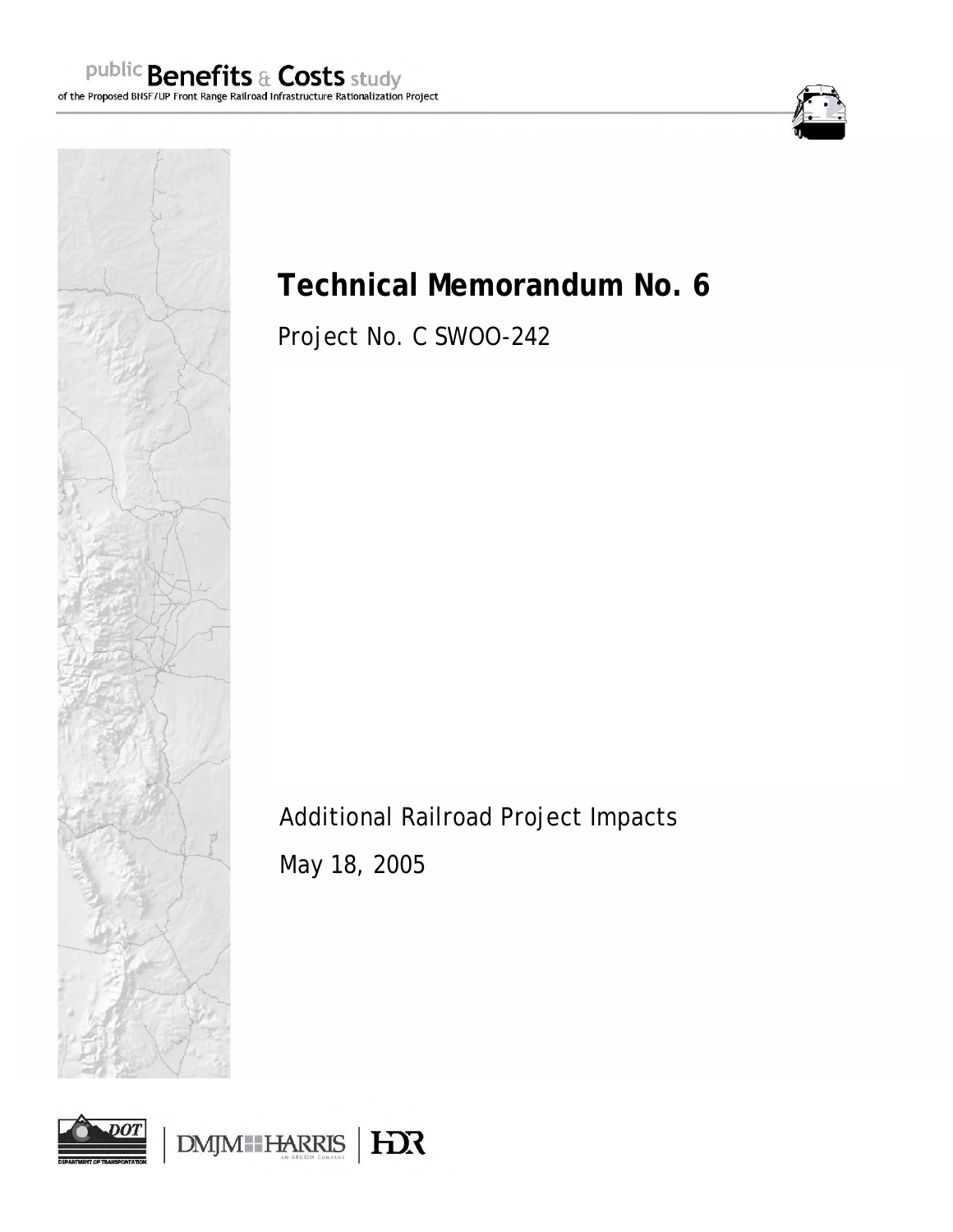### Table of Contents **Page**

## **List of Figures**

*All information and assessments contained herein are the sole responsibility of the Consultant. Although many other parties contributed substantially to the report, they shall not be held accountable for its accuracy.* 





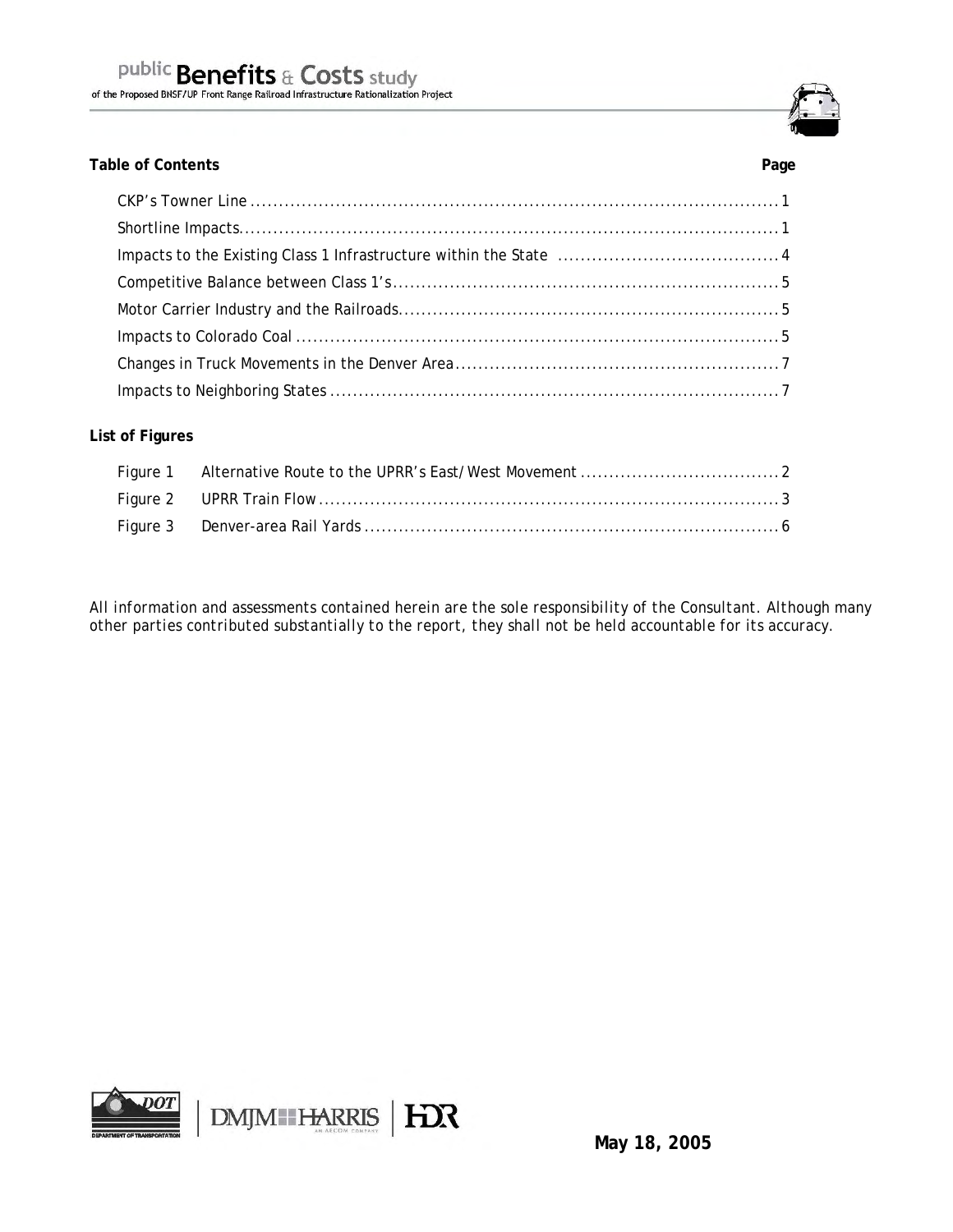The purpose of this Technical Memorandum is to address a number of study issues that are related, but not dependent upon meeting the basic scope of services of the study. These issues are a collection of opportunities and challenges facing CDOT in its role as public sector freight service coordinator in Colorado.

#### **CKP's Towner Line**

CDOT acquired the Towner Line in 1998 and is currently leasing the line to the Colorado, Kansas and Pacific Railroad (CKP). The UPRR had intended to abandon this line but the state felt it was too important to keep the ROW intact because "If they aren't preserved for future use, you can never get them back again." (Dan Hopkins, transportation department spokesman at the time).

Benefits along this 121-mile Towner line would increase due to the proposed Build Option. This is due to the fact that the new 60-mile segment (Item J in Appendix A of the Proposed BNSF/UP Front Range Railroad Infrastructure Rationalization Project) between Aroya and Las Animas would cross the CKP at or near Haswell. A wye connection at Haswell could help to attract business along the Towner line that could be served by either the UPRR or the BNSF running trains on the new line between Aroya and Las Animas. The CKP could offer an alternative route to the UPRR's east/west movement as demonstrated visually in Figure 1.

The Royal Gorge route that connects Dotsero to Pueblo via the Tennessee Pass was closed in 1998. The closure occurred due to mergers that allowed the UPRR to run east/west traffic on the Moffat Tunnel Subdivision that is less expensive to operate. Also, UPRR routed all other rail traffic through Wyoming on their Central Corridor, including loads that couldn't fit through the Moffat Tunnel. Consideration has been given to purchasing this stretch of rail as it provides a route that does not restrict the use of hi-cube double stack container trains restricted by the vertical clearance of the Moffat Tunnel. The Towner line combined with the reopening of the Tennessee Pass route could expand the use of the Central Corridor for transcontinental traffic.

In discussions with the UPRR, little hope was given into the reopening of Tennessee Pass. According to these sources, the train handling characteristics of this mountain pass route were too difficult to realistically consider reopening the pass. The route is known for having the steepest grades (3%) and the highest point (EL 10,221). The UPRR would prefer to invest any discretionary funds on their transcontinental route through Wyoming and BNSF on their transcontinental route through New Mexico, as it appears that these would be a better financial investment.

#### **Shortline Impacts**

The Build Option may impact several shortlines in the state. In addition to the potential impacts to the CKP (described above), the most obvious shortline impacted would be the presently out of service Denver Rock Island (DRI) Line whose alignment is being sought by UPRR for their straight-on connection to Sandown. This connection would vastly improve the UPRR operations by removing awkward movements, allowing trains to head straight out to the east (see Figure 2).

Others may be affected by the rerouting of freight trains out of the Denver Metropolitan area. For example OmniTRAX operates the shortlines in the region north of Denver, running between Longmont, Loveland and Eaton. It is not likely that the Build Option will affect this operation. Coordination between the surplus mainlines and the regional shortlines will continue to be very important. With the movement of coal trains out of the Front Range, the train traffic in the Denver area may only be serving local customers. Subsidiaries of BNSF and UPRR might be created to provide service to existing rail-served customers in the metro-Denver area.

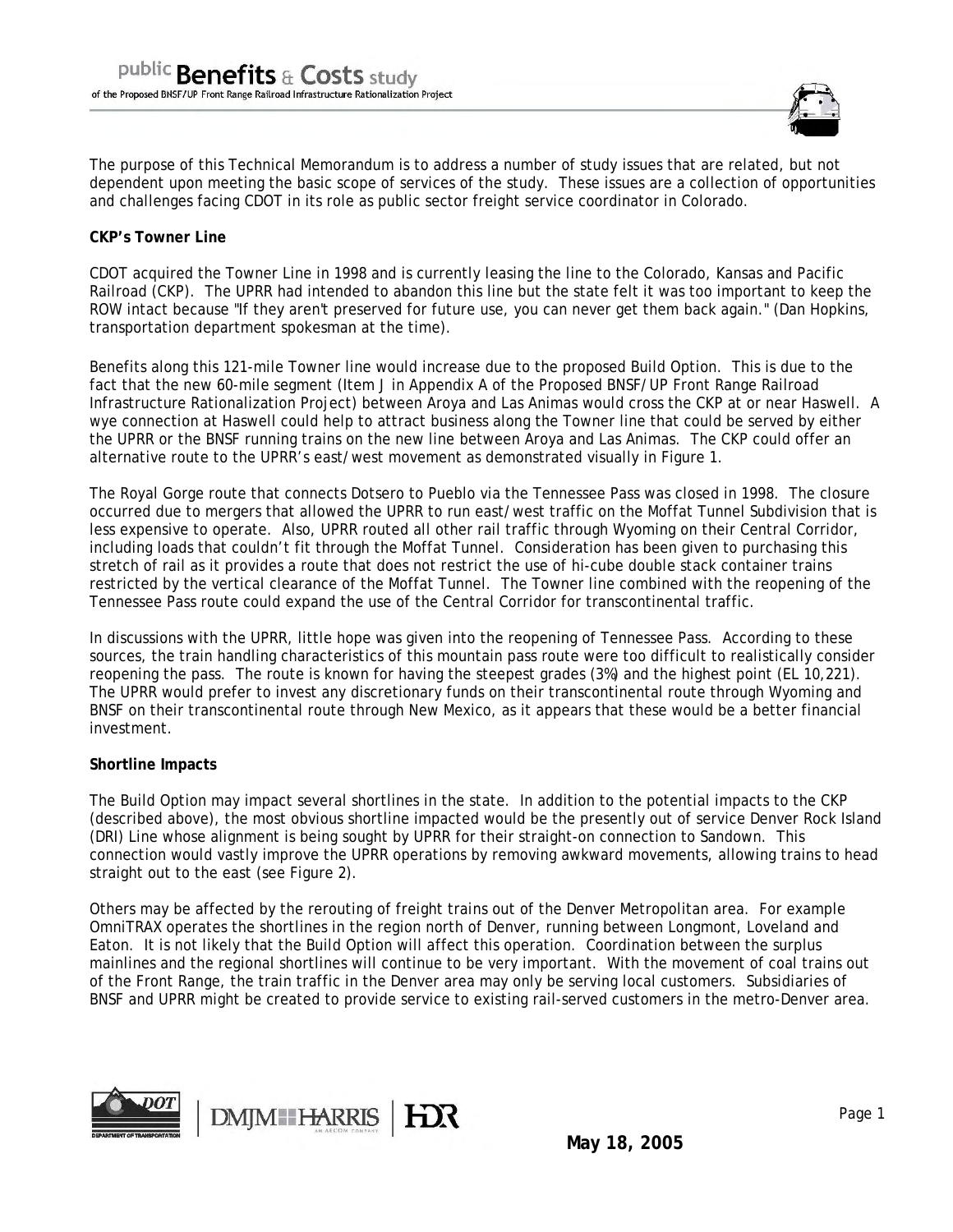

## **Figure 1 Alternative Route to the UPRR's East/West Movement**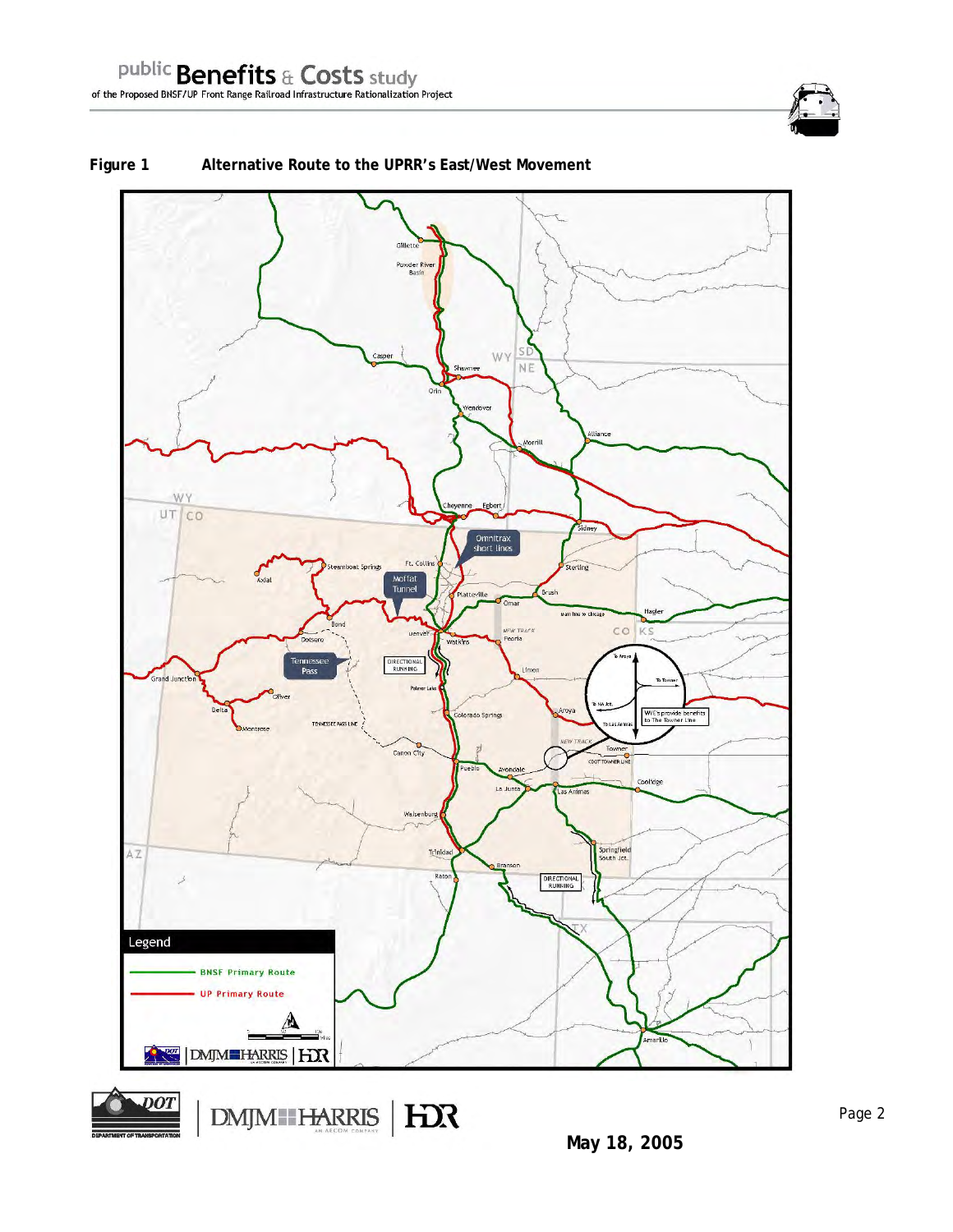



- 1. Existing Route. Traffic from the west heading east passes south through Utah Junction into North Yard, moves power to the back of the train, heads north turning east across the Belt Line to Belt Junction, south into Pullman, and heads east toward Sandown.
- 2. Existing Route. Traffic from the north goes south into Pullman Junction, and turns east toward Sandown.

DMJM HARRIS | HOR



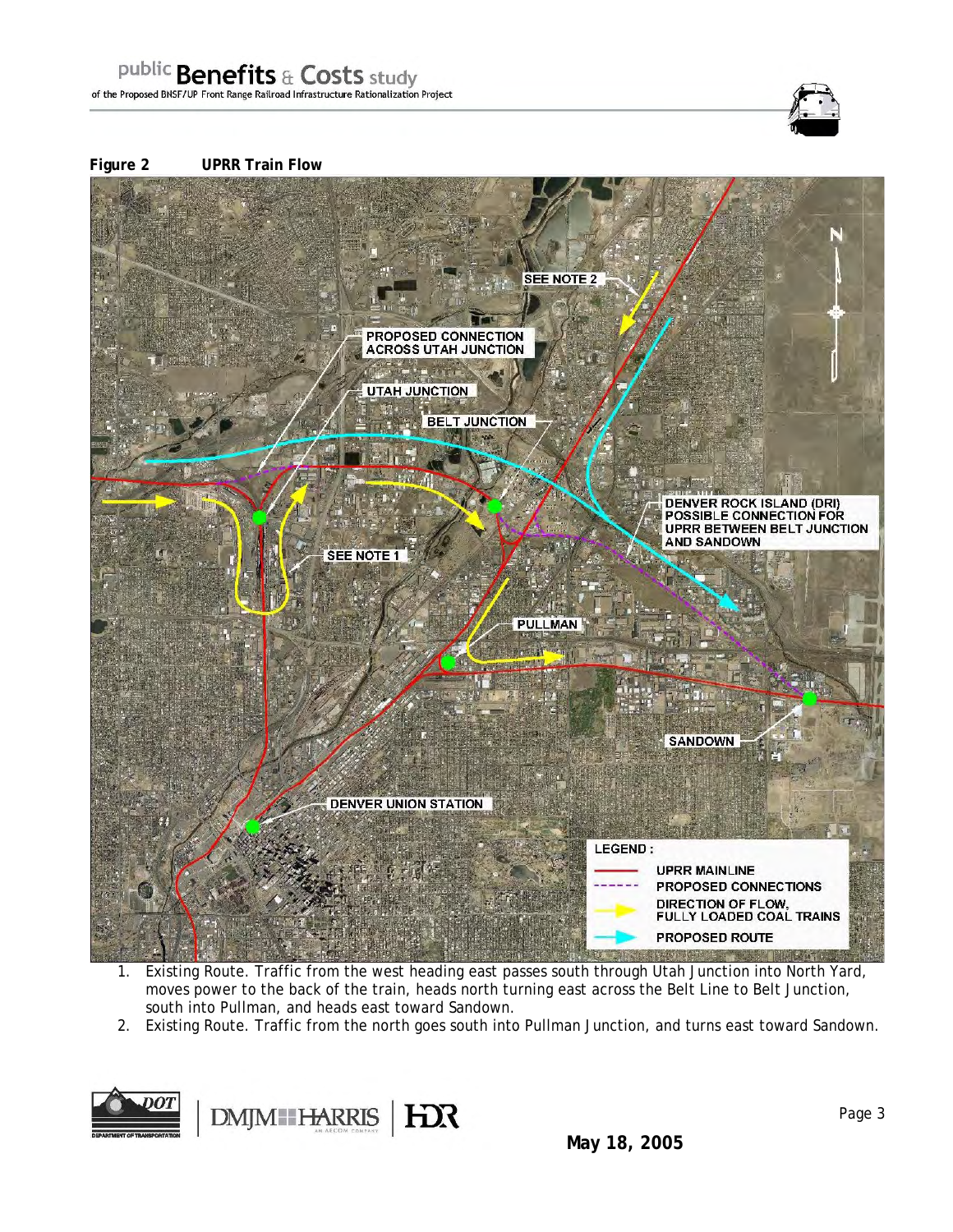

These shortlines could be managed by CDOT, providing the present local shipping service and future commuter service.

It would be important to craft these shortline agreements with this possibility in mind. Recent experience in Salt Lake City, Utah is a model to learn from. In that case, the Salt Lake City Southern wished to expand service to their nine on-line rail-served customers but was limited in their ability to do so by the Light Rail Transit operating plan agreed upon by the Utah Transit Authority (UTA). The situation is complicated in this Salt Lake example by the fact that the UTA transit vehicles are non-FRA compatible which requires that a temporal separation be observed thereby keeping the shortline freight trains and the LRT vehicles from sharing the same track at the same time. This would not be the case along the shortlines that would be created along the Front Range.

#### **Impacts to the Existing Class 1 Infrastructure within the State**

It is hard to imagine that the vertical clearance through the Moffat Tunnel would ever be cleared to accommodate hi-cube double stack equipment. Consequently, although neither Class 1 currently supports this scenario, one possibility to avoid the constrictions of Moffat Tunnel is to run east/west transcontinental traffic over Tennessee Pass. Opening the route across Tennessee Pass would require improvements to the infrastructure along the alignment. BNSF would have to be granted trackage rights on the route if they were to participate in this re-opening.

East of Denver, it is likely that the land adjacent to the new corridors where both railroads would operate jointly will be opened to industry that could be served by both Class 1 railroads. Rail shippers who are seeking a competitive rate structure from these carriers might be attracted to these new sites.

The consolidation of the two mainlines through Castle Rock was studied several years ago. The Build Option has the potential to finally realize the benefits identified in that analysis. With reduced train traffic running on these north/south lines, freight traffic could be limited to just the BNSF line opening the UPRR line for commuter traffic. The line between Littleton and Pueblo could accommodate passenger rail with the Build Option. Additional sidings may have to be constructed to accommodate this traffic flow and help maintain fluidity on the line. The location of the UPRR line through Castle Rocks central business district makes it an ideal candidate to serve Castle Rock commuters. This route would be desirable for a commuter network between Castle Rock and Denver and potentially beyond to Colorado Springs and Pueblo.

BNSF and UPRR recently began directional running between Amarillo and Pueblo. They run loaded coal trains through Pueblo then south through Las Animas and return empty coal trains north through Trinidad. Once the Build Option has been completed, BNSF could construct a connection at Trinidad allowing continuous flow from Amarillo, through Trinidad and northeast into La Junta. This connection is not identified as part of the Build but would certainly be advantageous to both railroads. The existing BNSF line between Trinidad and La Junta and the line from La Junta to Las Animas could carry the empty coal trains that now operate along the Front Range Sub through Pueblo, Colorado Springs and Denver. This route is also the route of the Southwest Chief, Amtrak's Chicago to Los Angeles passenger train. Consideration would have to be given to the potential impacts of the 10- 12 additional empty coal trains that will be diverted onto this route by the Build Option.

Both BNSF and UPRR could consider the impacts to their existing mainlines if the Build Option does indeed increase north/south (in the case of BNSF) and east/west (in the case of UPRR) rail business as a result of lowered operating costs precipitated by the Build Option.



**DMJM** HARRIS

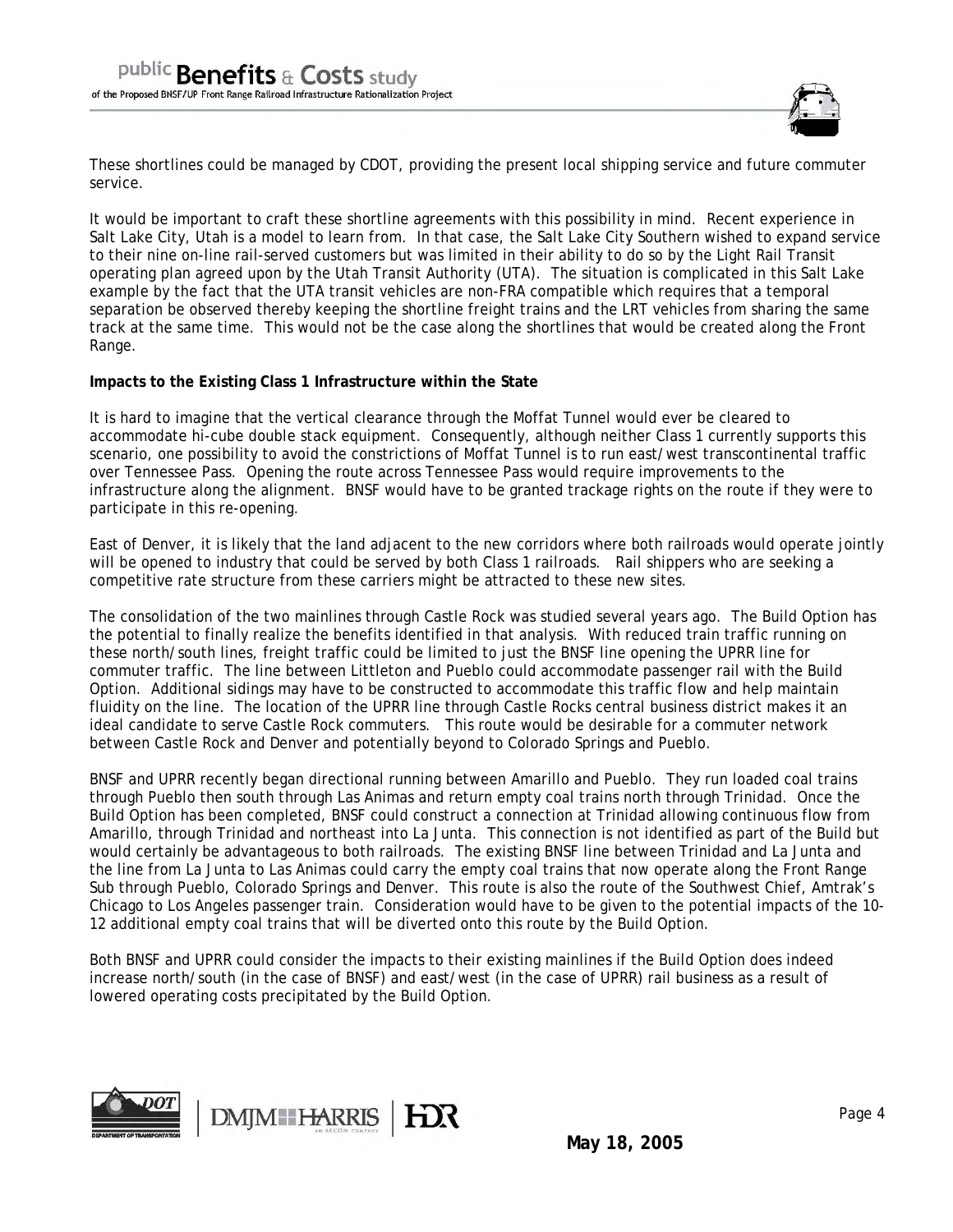

#### **Competitive Balance between Class 1's**

It is too early to speculate on the impacts that the Build Option might have on competitive balance between the Class 1 railroads involved in this study. *It is the intent of both railroads to consider and maintain a competitive balance for The Railroad Project.* If for some reason the balance between the two railroads becomes unbalanced, it might be necessary to look at interactions between UPRR and BNSF outside the State of Colorado to achieve equality. Looking at the significance of the regional impact on a national level might then balance out any inequalities that are the result of the Build Option.

#### **Motor Carrier Industry and the Railroads**

This issue is likely to be contentious in that the motor carrier industry may balk at the expenditure of public funds for private enterprise, namely the two Class 1 railroads. It is incumbent upon CDOT and the DMJM/HDR team to clearly spell out the benefits of this study to the public. The benefits must be realized before public funds are used for the infrastructure improvements identified by both railroads. This understanding has been reached in Chicago where the Chicago Regional Environmental and Transportation Efficiency project (CREATE), a blend of private railroad investment with public funds, is moving forward. The Motor Carrier Industry is seen as benefiting greatly as a result of the CREATE project.

Relocating each intermodal yard to locations adjacent to the interstate highway system should be viewed as a benefit by the motor carrier industry. Figure 3 shows the present and proposed locations for both BNSF's and UPRR's intermodal yards. BNSF's existing yards, Globeville, TOFC and Rennick, are northeast and northwest of the I-70/I-25 interchange. This interchange is known locally as *the mousetrap* due to its ability to trap an unwary motorist. The BNSF's current plan is to relocate operations from all of these yards to a new site adjacent to I-76 near Irondale. UPRR's existing Pullman yard, located near 40<sup>th</sup> Avenue and 40<sup>th</sup> Street in Denver, just east of the mousetrap, would be relocated to a new site east of Watkins. Both locations would have improved vehicular access (by I-76, I-70 and by E-470), as they are not in an area of high congestion. It is important to work with DRCOG and the City of Denver as well as CDOT to fully appreciate the impacts to the region's highways by redirecting all truck movements from the existing intermodal yard locations to these new sites.

#### **Impacts to Colorado Coal**

Transportation costs associated with the movement of coal are an incredibly low margin business. Consequently, any increase in operating costs hauling coal along a particular routing makes it that much less desirable from a total cost point of view. Due to the existing rail infrastructure along the UPRR, coal that originates from the western slope is un-necessarily handled several times in the Denver area both while under load and the empties returning to the mine. This is due to the fact that the routing is a composite of the former mainlines of two different railroads (see Figure 2). The infrastructure improvements identified under the Build Option would greatly improve the fluidity (and decrease their operating costs) of the east-west movement of Colorado coal along the UPRR.

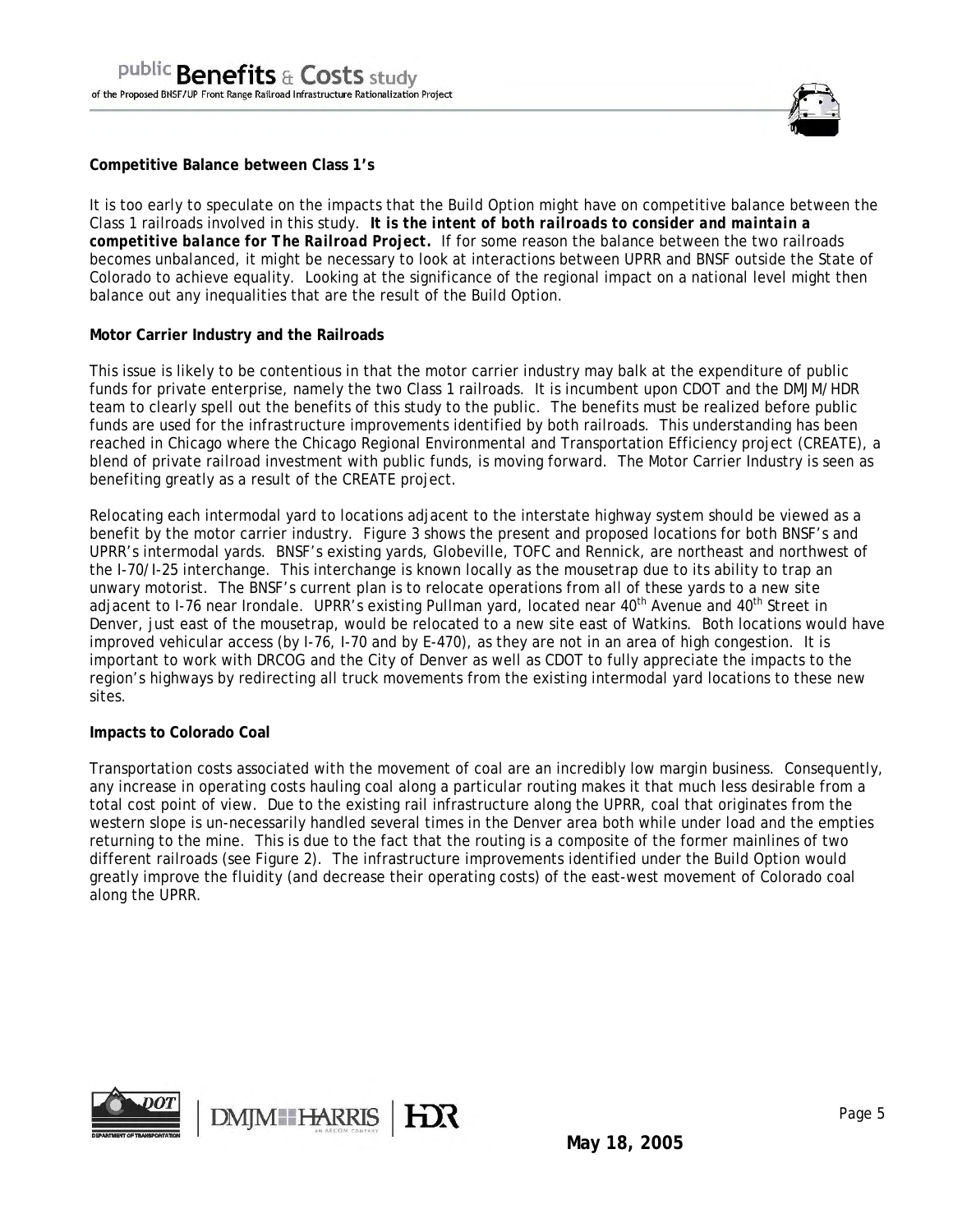

## **Figure 3 Denver-area Rail Yards**

**May 18, 2005**